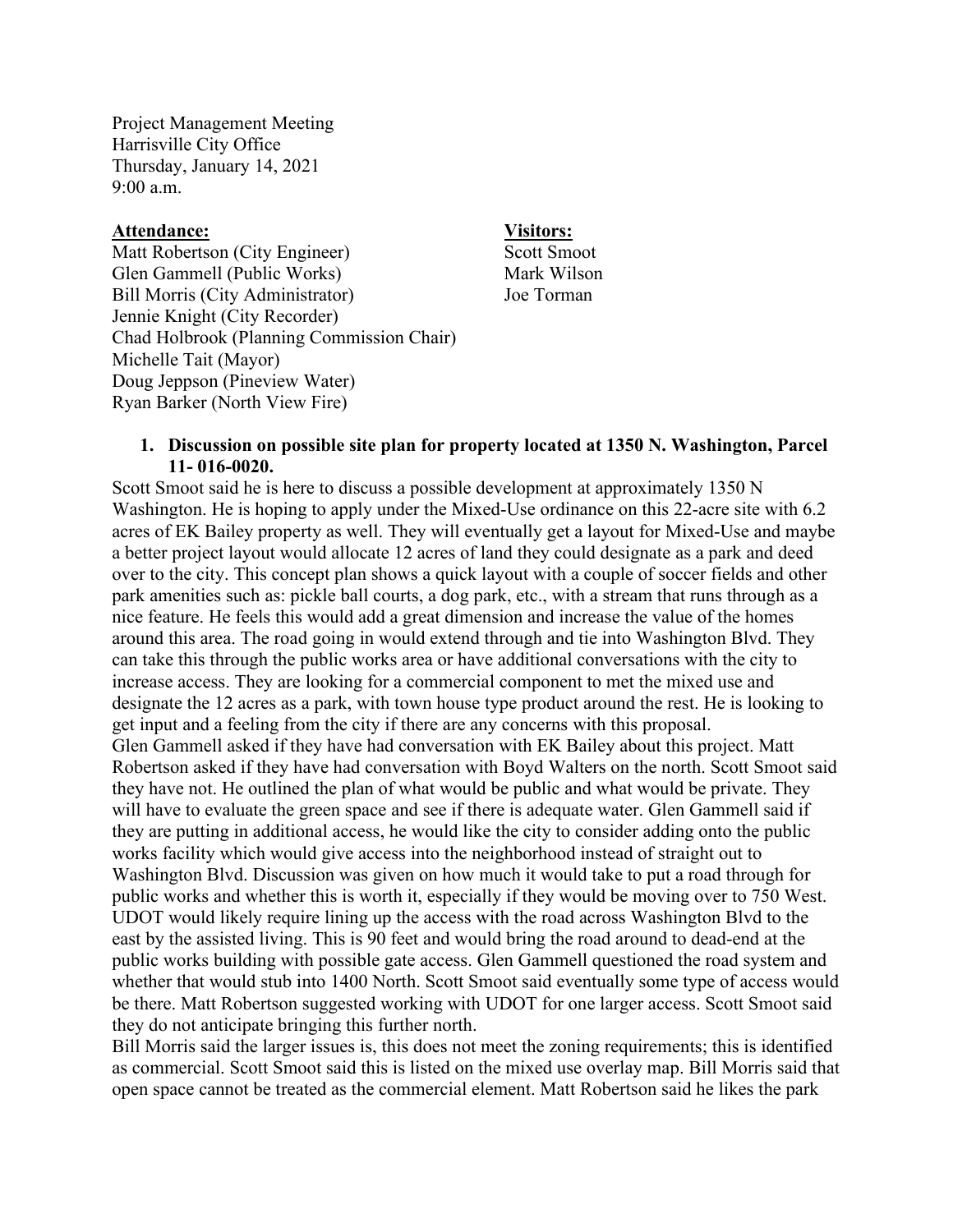idea but meeting the commercial element is the issue. Glen Gammell asked for clarification on the 50% commercial requirement. Bill Morris clarified the frontage would have to have commercial; what is being proposed is the open space to be allowed instead of commercial. Glen Gammell asked if EK Bailey could be considered the commercial. Bill Morris said the is already existing. Scott Smooth said commercial is hard to make work right now, with demand being low, it is difficult to allocate that much commercial. Some service industries, but the commercial industry is being devastated right now. Glen Gammell asked if they have built a lot of Walgreens. Scott Smoot said they have built some food related services but without a high traffic intersection, this would be difficult to do. Matt Robertson asked if commercial elements include open space. Bill Morris said some, but the frontage requirement is still the same; the frontage along Washington Blvd would still have to be commercial. Scott Smoot asked if that is 50% or everything along there. Matt Robertson asked if everything along there that needs to be commercial, and second level residential. Bill Morris confirmed they could have apartments on the second level. Matt Robertson said they would not be allowed the open space and town house development without the commercial. Bill Morris said not without changing the code. Scott Smoot said stacked commercial and residential is showing unfavorably. Bill Morris said that is what our code says. Bill said they do not have to stack the commercial. Scott Smoot asked if the 2.8-acre piece on EK Bailey could be allocated for commercial. Bill Morris said not without changing the ordinance. Making the commercial area next to the current city shops, then buffering to the residential area. Matt Robertson said that makes more sense. Bill Morris said possibly allowing the commercial to be clustered on a larger parcel in the code; but the code would have to be changed before they can even apply. Scott Smoot asked what the time frame would be. Bill Morris said a fast track would take two months. Scott Smoot asked if 18 units per acre density for townhomes would be approved. Bill Morris asked if the infrastructure could handle that much increase. Glen Gammell outlined where the sewer starts. Bill Morris said the residents came out and backlashed against a multifamily housing concept. Glen Gammell pointed out with the green zone, this would create a natural buffer. Matt Robertson said the potential of having a park would be a good amenity. Glen Gammell said they have been approached by residents who have wanted access to this area. Scott Smoot said they could include some walking space through the area as well.

Bill Morris said this is an election year, and with the previous backlash, they are uncertain how this will go. Matt Robertson said they residents objected to having a commercial zone going into their backyards. Staff outlined the RE-15 buffer the residents requested. Glen Gammell asked what EK Bailey plans to do with the open space area. He further asked if the developer was going to put in the park as part of the development. Scott Smoot said the plan is to donate this area to the city but they would not plan to develop this area. Bill Morris said staff would have to calculate the cost of impact fees to see if that would cover the cost of developing the park. He asked if the road goes up to the north, would the developer be putting in that road at their expense. Scott Smoot said their plan does not include paying for this road either. Discussion was given to the density of the proposed 18 units per acre. Bill Morris said the golf course is less and asked if they could meet the same density as the golf course proposal. Matt Robertson pointed out the golf course is around 6 units per acre because of the amount of open space they have. Bill Morris said these are some of the issues they will be facing. Discussion was given about the calculations on each of these proposed projects. Bill Morris outlined the application process they would take, and could ultimately be denied. Matt Robertson asked if they need to provide a conceptual plan to request the ordinance change. Bill Morris said these are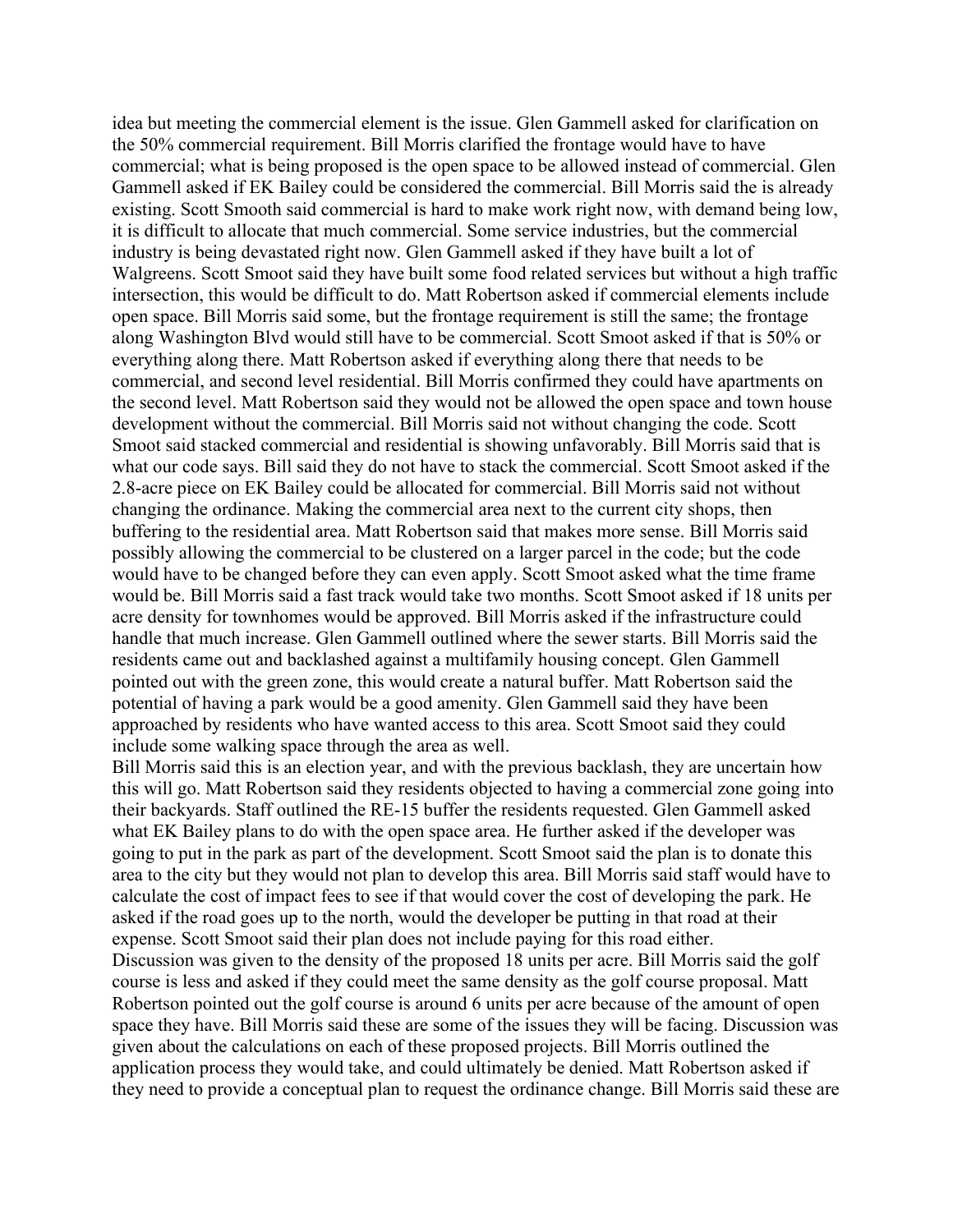two different things; the text amendment does not have to have a conceptual plan. He outlined the current code requirements, saying this is a lengthy process with a lot of work upfront. He said it they would like to apply for the text amendment, to submit an application to Jennie.

# 2. **Discussion possible development of Parcel 17-071-0051.**

Mark Wilson said he is looking for information regarding the westside of this property. He would like to subdivide this into two one-acre lots; this area is his Grandfather's land. He would like to build two homes, one for his parents and one for his family. Matt Robertson said the lots must be one acre in the A-1 zone and frontage would have to be a minimum of 100 feet. They would also need water shares. Mark Wilson said he has spoken to the water secretary. There is a 15-foot easement where the road is. He wanted to check to see if there are any issues that would prohibit them from doing this before they get the area surveyed. Mark Wilson said the current property has water shares.

Matt Robertson wondered if long term there needs to be some type of easement for access and/or secondary water. When they required the stub road to the north, they considered this area possibly developed into smaller lots. Matt Robertson said the proposal meets current zoning requirements. Mark Wilson asked about the building permit process. Glen Gammell explained the building permit application process and impact fees. Ryan Barker, North View Fire, said the fire impact fee is going down for residential homes. Mark Wilson asked if they would bring water in from 2000 North. Matt Robertson said that is the developer's responsibility to hire a contractor and then have Bona Vista and Central Weber Sewer inspect the work for both water and sewer utilities. Mark Wilson asked for clarification that a rezone is not required. Staff reviewed the proposal; this meets the zoning and curb and gutter are already installed in this area. Doug Jeppsen, Pineview Water, suggested the do only one road cut to tie into the utilities for both lots. Glen Gammell said there will be encroachment fees for cutting into the road.

## 3. **Discussion/review site plan for development located at approximately 1956 N. Highway 89.**

Matt Robertson said they have been communicating through email but the big issue is this does not meet the zoning requirement. What they are running up against is the commercial aspect is up on the north side, not the frontage. Joe Torman said they were told by Ronda Kippen this ordinance was going to be repealed. Bill Morris said we might be repealing this entire section and have this listed as straight commercial. Joe Torman asked who would be repealing this, the City Council? Bill Morris said their proposal does not meet the frontage requirement. Joe Torman said during all of their discussion with staff this has been discussed; they were told there was a text amendment made after. Bill Morris said there was no amendment made; it has always read like this. Joe Torman said under this ordinance, they would have to keep the commercial element on the ground level floor. Bill Morris asked if the current proposal includes commercial element on the ground level. Joe Torman said this is flex based. Bill Morris said it must be some type of retail space. He said this is a legislative function, when asking for a zoning change, this is easy to turn down because it does not meet the zoning. He asked what the density per acre is. Joe Torman said considerably more than the golf course. Bill Morris said that will create a problem. Joe Torman said they are proposing 12-14 per acre, which is much above the 8 per acre of the golf course. Bill Morris said they are trying not to lead them down a path where the proposal would be turned down. If a text amendment is made, they may be allowed to cluster all of the commercial in one area. Matt Robertson pointed out certain area of the development is so skinny;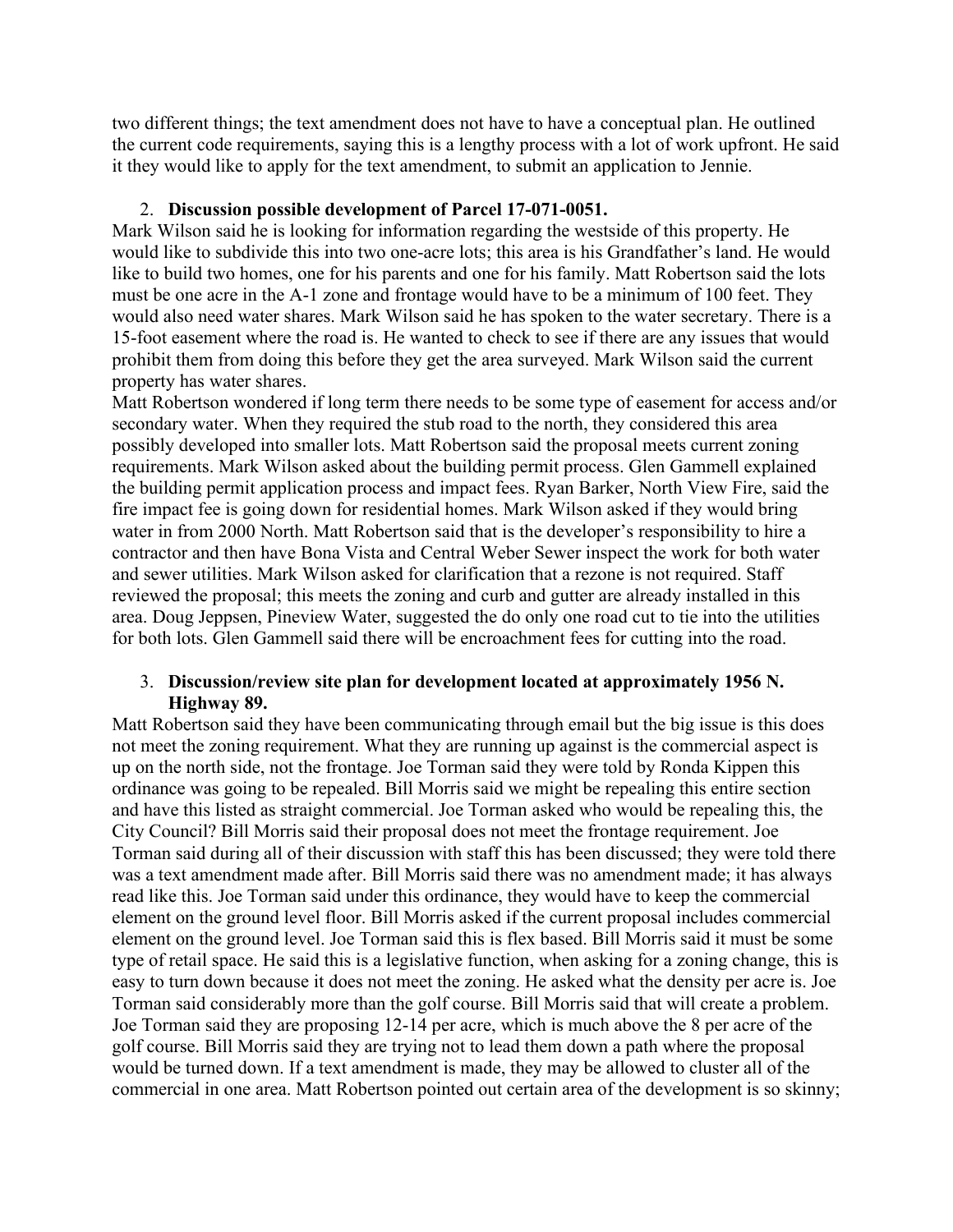it would create an access issue. Bill Morris said the text amendment could include a change, or the section being repealed, or allowing a cluster. Matt Robertson asked if they have their commercial in one area and provide some additional open space, like the other development's proposal. Bill Morris said the other development's proposal is giving the open space to the city, which is double that. Matt Robertson pointed out there needs to be additional parking throughout the town homes. Joe Torman said this is a two to one parking ratio. Matt Robertson said there is no accommodation for guest parking. Bill Morris said staff has been dealing with density issues on the golf course and has concern with this amount of density. Joe Torman asked if there is a density cap. Bill Morris said there is not a cap because this is a legislative decision. He said the golf course has been working on their proposal for two years, and application was just submitted in September. Bill Morris said if they are able to regroup and see if this is still a beneficial development to them. Joe Torman said Ronda asked them not to come to the meeting. He said if they are back to the drawing board, this may not be something they are able to do. He admitted this is a tricky site and asked what type of commercial goes into a narrow strip of the Highway 89 corridor. They are more than willing to comply; they have ear marked the north areas commercial which would be built and beautiful. Bill Morris said they are coming in with twice the density. Joe Torman said this is a highway corridor. Bill Morris said there is nothing in Harrisville that as this density, including on the highway. He is telling them the feedback he has received. Joe Torman said he feels they could chase their tail and not know if this would be approved. Matt Robertson said putting the commercial, additional open space, and evaluate the town homes to see exactly what they are looking at. Joe Torman said they are currently zoned for mixed use. Matt Robertson said this is actually zoned commercial with the exception to the R-1- 10 which is where their proposed commercial is. This is on the Mixed-Use Map, but is a legislative decision.

Joe Torman expressed frustration saying with all the communication they have had so far; he is confused where this is coming from. They have had the same plan, with tens of thousands of dollars spent. Bill Morris said they were included in the initial process. Joe Torman said if they are back to the drawing board, he is not sure. Matt Robertson said either that, or wait and see fi the text amendment goes through. They could keep some of the same idea and adjust the density. Mayor Tait said a committee has been setup for the golf course. After the public feedback, they are up against residents who want rural developments only, as a community. Staff recognizes the need for this, but as a community, they do not want this. Bill Morris said we would then find ourselves with a referendum, where this could be held up for a long time. There are several council members up for election. Joe Torman asked why this could not have been shaken out during March of 2020. They have had a full site plan since them, before they even paid. Bill Morris said this is a legislative function. Joe Torman said this was not communicated. Bill Morris said the zoning was not vested. Joe Torman said they did not understand they could go through steps a, b, and c, and still be shut down. Bill Morris said they have to go through the legislative process. He suggested the decide outside of this meeting whether this is feasible. Matt Robertson said he does not envision any type of strip malls, we currently have empty ones, and with the shape of this land, they do not see anything else that will work there. They can still go through the process and ask permission. Joe Torman said based on the feedback and input from the engineer, this is a hard piece. He said it sounds like the community would prefer this stay as a vacant lot and they would rather look at the weeds. Discussion was given on what is allowed under CP-2 zoning. Bill Morris said they could come through with a commercial site plan. Joe